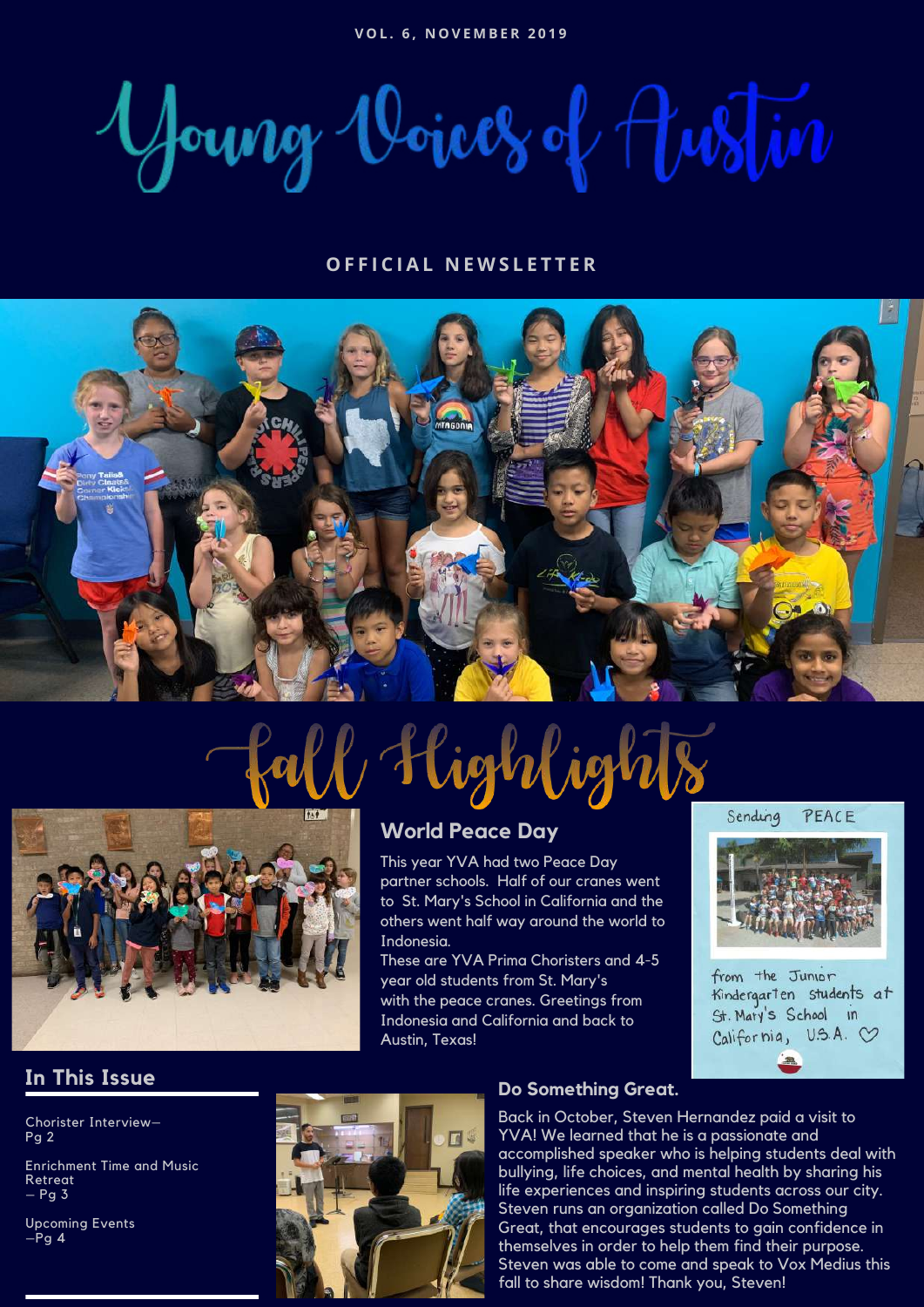### **Chorister Spotlight: Cang Hing Tan, Vox Prima**

Greetings! Young Voices of Austin is made up of people from many different walks of life! To highlight our emphasis on diversity, this week I had the pleasure of interviewing Cang Hing Tan from our Vox Prima group. Cang Hing has been part of Young Voices of Austin for three years now and she cannot wait to share her experiences with you! -Jae Oh



### Cang Hing's YVA Experience

- How has YVA helped you become a leader of your community? One thing that YVA has helped me is to have more confidence in myself.
- What would you say to someone who is interested in joining YVA? This actually happened to me where a friend from my school wanted to join YVA! I told her that in YVA, you get to perform every year and you get to do cool stuff with Diana.
- What advice would you give to the younger Choristers? Always be nice to others!
- What do you want to see more of in YVA? I would love to see more dance and more opportunity to sing!
- What was your favorite song to sing at YVA? "A Million Dreams" from The Greatest Showman movie.It was my favorite because we got to sing with Dominus.
- In five words or less, what's the best thing about YVA? A fun activity with Music.
- Would you mind sharing with us one of your favorite YVA memories? This year, after Financial Literacy, we got to go play ping pong! It was really fun.
- From any of our group (Prima, Medius, and Dominus) is there someone that you are thankful for? Reachel Salin Moe. She is always so kind to everyone.





### Cang Hing's Self

- What do you want to be when you grow up? What's your career goal? A doctor!
- What is your spirit animal? Bunny!
- What have you learned here that you'll take with you forever? I learned to be confident in myself.
- What is your dream vacation? A beach with my family and friends.
- Who are you most thankful for? My friends. They help me with things that I don't know.
- What is your best quality? I think it has to be my voice!
- What was your favorite book to read as a child? Any chapter books were my favorite!



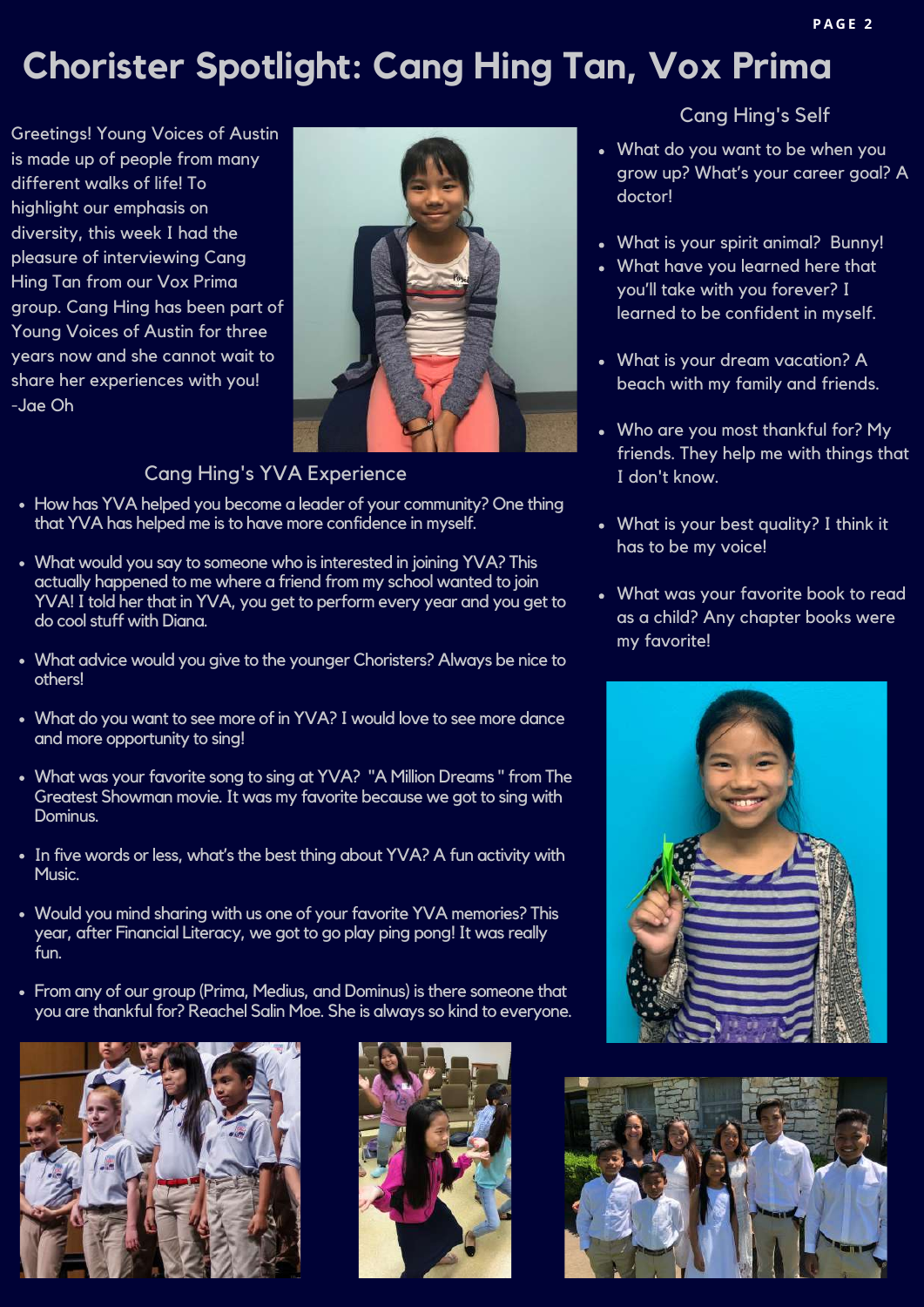





### **Enrichment Time**

Enrichment time at YVA is a time for community building and fun. Chorister's activities range from peace crane making, to ofrenda creations, to decorating birthday boxes for children in foster care through the Together We Rise program.

Our choristers have a weekly hour to create and sustain relationships with students from across Austin and enjoy the friendships from year to year.







### **Music Retreat and Choir**

The fall Music Retreat came and went. Each chorister arrived with anticipation about what the day would entail. What they found was a day of choreography and singing with family. Choristers spent the day solidifying the repertoire for their Winter Concert. It was the first time that all divisions were able to be together since May. It was wonderful to spend some time getting to know our newest members as well as rekindling old friendships. The choristers' time with Carolina (choreographer) was met with enthusiasm as they worked hard to step outside their comfort zone and move about our painter's tape stage in the choir room.

We were also delighted to welcome Young People's Chorus of New York City's very own Francisco Nuñez and Sophia Papoulis at the end of September. Their time with our choristers was magical and we are grateful for their friendship! We continue to work towards our winter concert while forming beautiful musical experiences where we trust each other to prepare something amazing for our audience of family and friends.